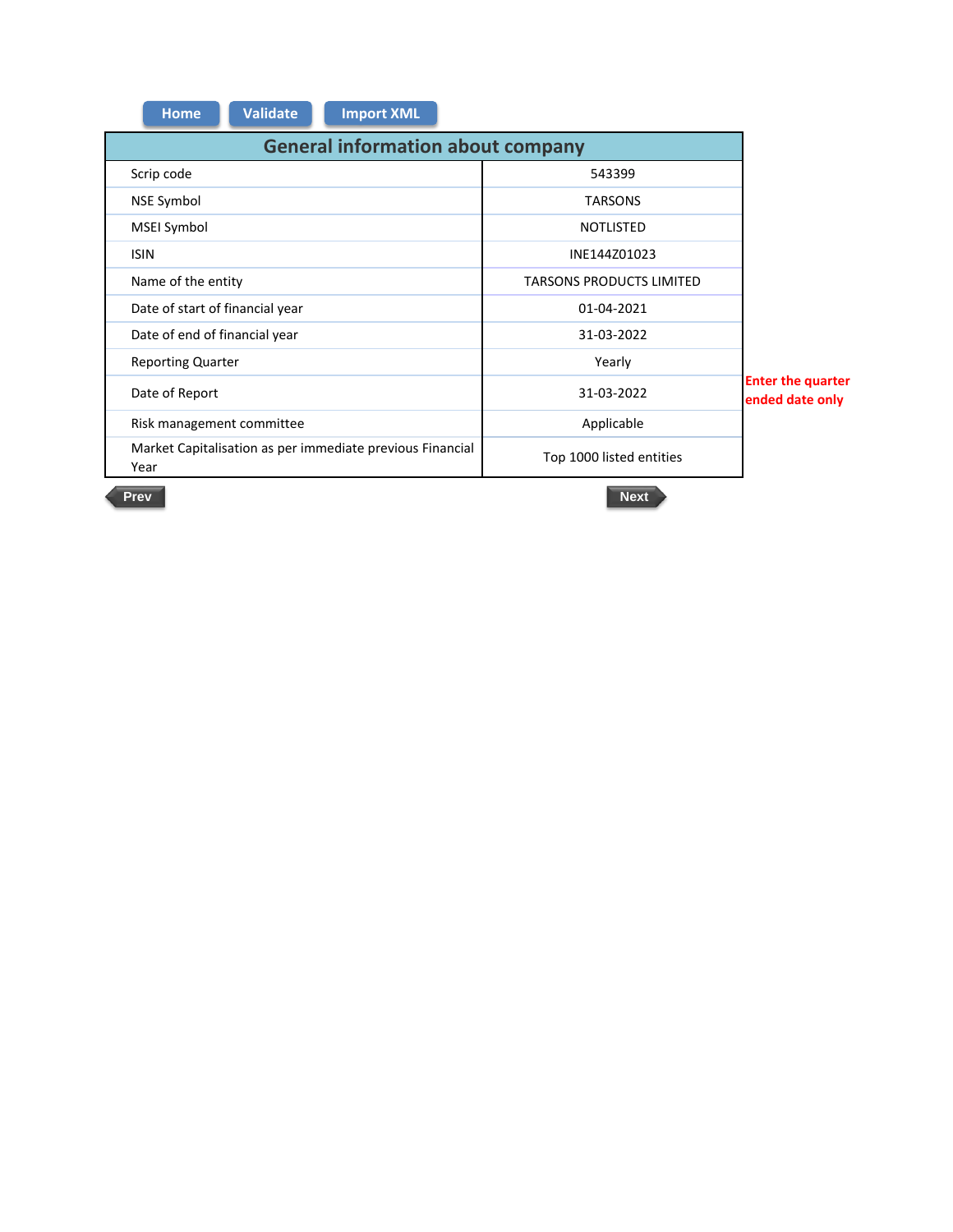| Home | <b>STEP</b> |  |
|------|-------------|--|
|      |             |  |

|                                                                              |              | Annexure I               |                         |                         |                                                                      |                                      |                                                                                             |                                              |                             |                                                                |                     |                                    |                                                                                                                                      |                                                                                                                                                                       |                                                                                                                                                  |                                                                                                                                                                                   |                                                        |            |  |      |
|------------------------------------------------------------------------------|--------------|--------------------------|-------------------------|-------------------------|----------------------------------------------------------------------|--------------------------------------|---------------------------------------------------------------------------------------------|----------------------------------------------|-----------------------------|----------------------------------------------------------------|---------------------|------------------------------------|--------------------------------------------------------------------------------------------------------------------------------------|-----------------------------------------------------------------------------------------------------------------------------------------------------------------------|--------------------------------------------------------------------------------------------------------------------------------------------------|-----------------------------------------------------------------------------------------------------------------------------------------------------------------------------------|--------------------------------------------------------|------------|--|------|
|                                                                              |              |                          |                         |                         |                                                                      |                                      |                                                                                             |                                              |                             | Annexure I to be submitted by listed entity on quarterly basis |                     |                                    |                                                                                                                                      |                                                                                                                                                                       |                                                                                                                                                  |                                                                                                                                                                                   |                                                        |            |  |      |
|                                                                              |              |                          |                         |                         |                                                                      |                                      |                                                                                             |                                              |                             | L Composition of Board of Directors                            |                     |                                    |                                                                                                                                      |                                                                                                                                                                       |                                                                                                                                                  |                                                                                                                                                                                   |                                                        |            |  |      |
|                                                                              |              |                          |                         |                         | Disclosure of notes on composition of board of directors explanatory | Add Notes                            |                                                                                             |                                              |                             |                                                                |                     |                                    |                                                                                                                                      |                                                                                                                                                                       |                                                                                                                                                  |                                                                                                                                                                                   |                                                        |            |  |      |
|                                                                              |              |                          |                         |                         | Whether the listed entity has a Regular Chairpenpo                   | Yes                                  |                                                                                             |                                              |                             |                                                                |                     |                                    |                                                                                                                                      |                                                                                                                                                                       |                                                                                                                                                  |                                                                                                                                                                                   |                                                        |            |  |      |
|                                                                              |              |                          |                         |                         | Whether Chairperson is related to MD or CEO                          | Yes                                  |                                                                                             |                                              |                             |                                                                |                     |                                    |                                                                                                                                      |                                                                                                                                                                       |                                                                                                                                                  |                                                                                                                                                                                   |                                                        |            |  |      |
| Title<br>5 <sub>0</sub><br>DIN<br>PAN<br>OMr /<br>Name of the Director<br>Mu |              |                          | Category 1 of directors | Category 2 of directors | Category 3 of directors                                              | Date of Birth                        | Whether special resolution<br>gamed?<br><b>Skefer Reg. 17(1A) of Listing</b><br>Regulations | <b>Date of passing special</b><br>conclusion | Initial Date of appointment | <b>Date of Re-</b><br>aggointment                              | Date of<br>counties | Tenum of<br>director (in<br>months | No of Directorship<br>in listed entities<br>including this lists<br>entity (Refer<br>Regulation 17A of<br><b>Listing Regulations</b> | No of Independent<br><b>Directorship in</b><br><b>Ested entities</b><br><b>Including this lists</b><br>entity (Refer<br>Regulation 17A11<br>of Listing<br>Regulations | Number of memberships is<br>Audit/Stakeholder<br>ammitteels) including this<br>light entity (Refer<br>Regulation 26(1) of Listing<br>Regulations | No of post of Chairperson<br>in Audit/ Stakeholder<br>Committee held in listed<br>entities including this listed<br>entity (Refer Regulation)<br>26(1) of Listing<br>Regulations) | Notes for not providing Notes for not providing<br>PAN | <b>DIN</b> |  |      |
|                                                                              | Add          | <b>Celete</b>            |                         |                         |                                                                      |                                      |                                                                                             |                                              |                             |                                                                |                     |                                    |                                                                                                                                      |                                                                                                                                                                       |                                                                                                                                                  |                                                                                                                                                                                   |                                                        |            |  |      |
|                                                                              |              | <b>CANING SENSAI</b>     | ALMOSTO DEL             | 0207232                 | Executive Director                                                   | Chairperson related to<br>Dreamchair |                                                                                             | 03-02-2961                                   |                             |                                                                | 25-07-1983          | 36, 07, 301                        |                                                                                                                                      |                                                                                                                                                                       |                                                                                                                                                  |                                                                                                                                                                                   |                                                        |            |  |      |
|                                                                              |              | <b>BOILEN STUGHT</b>     | 3MD09337GC              | 00903013                | <b>Expenditus Director</b>                                           | Net Anglicable                       |                                                                                             | 14.06.1988                                   |                             |                                                                | 10032014            | 36, 07-201                         |                                                                                                                                      |                                                                                                                                                                       |                                                                                                                                                  |                                                                                                                                                                                   |                                                        |            |  |      |
|                                                                              | <b>Bally</b> | GAURAV PAWAN KUMAR PODAR | AM DOGTC38              | 08387951                | Non-Executive - Nominee<br>Director                                  | Net Applicable                       |                                                                                             | 26-03-2983                                   |                             |                                                                | 0205-00-01          | 30-09-201                          |                                                                                                                                      |                                                                                                                                                                       |                                                                                                                                                  |                                                                                                                                                                                   |                                                        |            |  |      |
|                                                                              |              | Madan Insteam            | HODDONAA                | CORACZOS                | Non-Executive - Independent<br>Director                              | Net Applicable                       | Shareholder Director                                                                        | 17-08-1956                                   |                             |                                                                | 20-11-2018          | 35.11.351                          |                                                                                                                                      |                                                                                                                                                                       |                                                                                                                                                  |                                                                                                                                                                                   |                                                        |            |  |      |
|                                                                              |              | SIOHARITA BASILDE        | APPROXIMA               | 0821540                 | Non-Executive - Independent<br><b>Visuality</b>                      | New Angliculus                       |                                                                                             | 30.10.1035                                   |                             |                                                                | 0-05-2021           | 10-05-202                          |                                                                                                                                      |                                                                                                                                                                       |                                                                                                                                                  |                                                                                                                                                                                   |                                                        |            |  |      |
| <b>Press</b>                                                                 |              | GIRISH PAMAN VANVARI     | AARPV2637D              | 2276482                 | Non-Executive - Independent<br><b>Strector</b>                       | Net Applicable                       |                                                                                             | 10-04-1972                                   |                             |                                                                | 10-05-2021          | 10-05-202                          |                                                                                                                                      |                                                                                                                                                                       |                                                                                                                                                  |                                                                                                                                                                                   |                                                        |            |  | No.1 |

0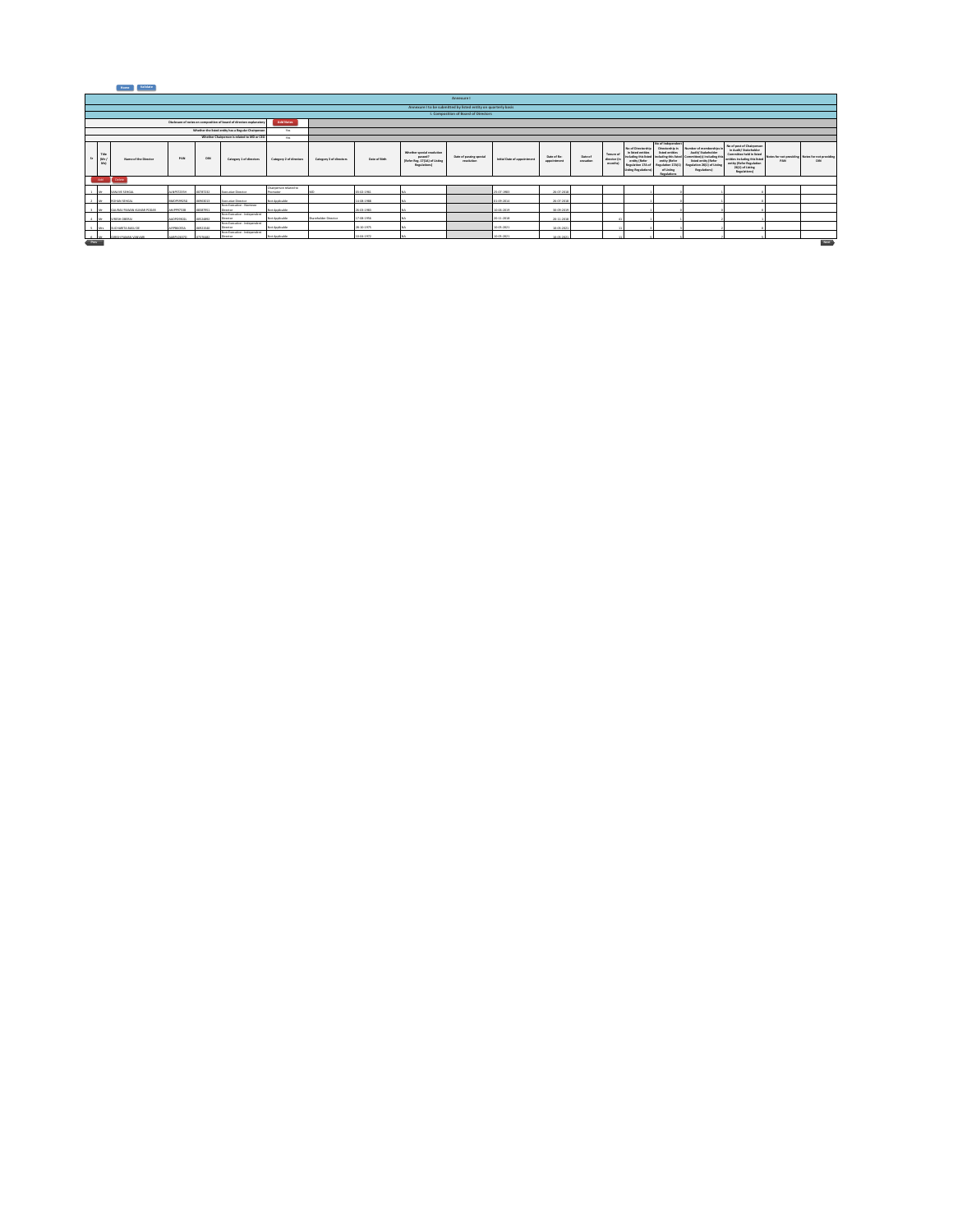## **Home Validate**

|                                                                                                                                                                                      |                   |                           | For this quarter kindly note the following points:<br>. Date of Appointment and Date of Cessation (if applicable) must be mandatorily filed for every Committee. |                                                       |                     |                   |                |  |  |
|--------------------------------------------------------------------------------------------------------------------------------------------------------------------------------------|-------------------|---------------------------|------------------------------------------------------------------------------------------------------------------------------------------------------------------|-------------------------------------------------------|---------------------|-------------------|----------------|--|--|
|                                                                                                                                                                                      |                   |                           | 2. Date of Appointment can be any day upto September 30, 2021.                                                                                                   |                                                       |                     |                   |                |  |  |
| 3. Date of Cessation must be for the current quarter only, i.e. July 1.2021 to September 30,2021<br><b>Add Notes</b><br>Disclosure of notes on composition of committees explanatory |                   |                           |                                                                                                                                                                  |                                                       |                     |                   |                |  |  |
| Note: Please enter DIN. After entering DIN, Name of Committee members and Category 1 of Directors shall be prefilled automatically                                                   |                   |                           |                                                                                                                                                                  |                                                       |                     |                   |                |  |  |
| <b>Audit Committee Details</b>                                                                                                                                                       |                   |                           |                                                                                                                                                                  |                                                       |                     |                   |                |  |  |
|                                                                                                                                                                                      |                   |                           |                                                                                                                                                                  | Whether the Audit Committee has a Regular Chairperson | Yes                 |                   |                |  |  |
| Sr                                                                                                                                                                                   | <b>DIN Number</b> | Name of Committee members | Category 1 of directors                                                                                                                                          | Category 2 of directors                               | Date of Appointment | Date of Cessation | <b>Remarks</b> |  |  |
| $\overline{1}$                                                                                                                                                                       | 07376482          | GIRISH PAMAN VANVARI      | Non-Executive - Independent Director                                                                                                                             | Chairperson                                           | 26-06-2021          |                   |                |  |  |
| $\overline{2}$                                                                                                                                                                       | 06921540          | SUCHARITA BASU DE         | Non-Executive - Independent Director                                                                                                                             | Member                                                | 26-06-2021          |                   |                |  |  |
| $\overline{\mathbf{3}}$                                                                                                                                                              | 00524892          | <b>VIRESH OBERAI</b>      | Non-Executive - Independent Director                                                                                                                             | Member                                                | 26-06-2021          |                   |                |  |  |
| $\overline{4}$                                                                                                                                                                       |                   |                           |                                                                                                                                                                  |                                                       |                     |                   |                |  |  |
| 5                                                                                                                                                                                    |                   |                           |                                                                                                                                                                  |                                                       |                     |                   |                |  |  |
| 6                                                                                                                                                                                    |                   |                           |                                                                                                                                                                  |                                                       |                     |                   |                |  |  |
| $\overline{7}$                                                                                                                                                                       |                   |                           |                                                                                                                                                                  |                                                       |                     |                   |                |  |  |
| 8                                                                                                                                                                                    |                   |                           |                                                                                                                                                                  |                                                       |                     |                   |                |  |  |
| 9                                                                                                                                                                                    |                   |                           |                                                                                                                                                                  |                                                       |                     |                   |                |  |  |
| 10                                                                                                                                                                                   |                   |                           |                                                                                                                                                                  |                                                       |                     |                   |                |  |  |

|                          | Note: Please enter DIN. After entering DIN, Name of Committee members and Category 1 of Directors shall be prefilled automatically |                           |                                      |                         |                     |                   |         |  |  |  |
|--------------------------|------------------------------------------------------------------------------------------------------------------------------------|---------------------------|--------------------------------------|-------------------------|---------------------|-------------------|---------|--|--|--|
|                          | Nomination and remuneration committee                                                                                              |                           |                                      |                         |                     |                   |         |  |  |  |
|                          |                                                                                                                                    |                           | Yes                                  |                         |                     |                   |         |  |  |  |
| Sr                       | <b>DIN Number</b>                                                                                                                  | Name of Committee members | Category 1 of directors              | Category 2 of directors | Date of Appointment | Date of Cessation | Remarks |  |  |  |
|                          | 00524892                                                                                                                           | <b>VIRESH OBERAI</b>      | Non-Executive - Independent Director | Chairperson             | 26-06-2021          |                   |         |  |  |  |
|                          | 2 07376482                                                                                                                         | GIRISH PAMAN VANVARI      | Non-Executive - Independent Director | Member                  | 26-06-2021          |                   |         |  |  |  |
| $\overline{\mathbf{3}}$  | 06921540                                                                                                                           | SUCHARITA BASU DE         | Non-Executive - Independent Director | Member                  | 26-06-2021          |                   |         |  |  |  |
| 4                        |                                                                                                                                    |                           |                                      |                         |                     |                   |         |  |  |  |
| $\overline{\phantom{a}}$ |                                                                                                                                    |                           |                                      |                         |                     |                   |         |  |  |  |
| 6                        |                                                                                                                                    |                           |                                      |                         |                     |                   |         |  |  |  |
| $\overline{7}$           |                                                                                                                                    |                           |                                      |                         |                     |                   |         |  |  |  |
| 8                        |                                                                                                                                    |                           |                                      |                         |                     |                   |         |  |  |  |
| 9                        |                                                                                                                                    |                           |                                      |                         |                     |                   |         |  |  |  |
| 10                       |                                                                                                                                    |                           |                                      |                         |                     |                   |         |  |  |  |

| Note: Please enter DIN. After entering DIN, Name of Committee members and Category 1 of Directors shall be prefilled automatically |                           |                                      |                         |                     |                   |         |  |  |  |
|------------------------------------------------------------------------------------------------------------------------------------|---------------------------|--------------------------------------|-------------------------|---------------------|-------------------|---------|--|--|--|
| <b>Stakeholders Relationship Committee</b>                                                                                         |                           |                                      |                         |                     |                   |         |  |  |  |
|                                                                                                                                    |                           | Yes                                  |                         |                     |                   |         |  |  |  |
| <b>DIN Number</b><br>Sr                                                                                                            | Name of Committee members | Category 1 of directors              | Category 2 of directors | Date of Appointment | Date of Cessation | Remarks |  |  |  |
| 1 00524892                                                                                                                         | <b>VIRESH OBERAI</b>      | Non-Executive - Independent Director | Chairperson             | 26-06-2021          |                   |         |  |  |  |
| 2 06963013                                                                                                                         | ROHAN SEHGAL              | <b>Executive Director</b>            | Member                  | 26-06-2021          |                   |         |  |  |  |
| 3 00787232                                                                                                                         | SANJIVE SEHGAL            | <b>Executive Director</b>            | Member                  | 26-06-2021          |                   |         |  |  |  |
|                                                                                                                                    |                           |                                      |                         |                     |                   |         |  |  |  |
| 5                                                                                                                                  |                           |                                      |                         |                     |                   |         |  |  |  |
| А                                                                                                                                  |                           |                                      |                         |                     |                   |         |  |  |  |
|                                                                                                                                    |                           |                                      |                         |                     |                   |         |  |  |  |
| 8                                                                                                                                  |                           |                                      |                         |                     |                   |         |  |  |  |
| 9                                                                                                                                  |                           |                                      |                         |                     |                   |         |  |  |  |
| 10                                                                                                                                 |                           |                                      |                         |                     |                   |         |  |  |  |

|                | <b>Risk Management Committee</b> |                           |                                      |                         |                     |                   |         |  |  |  |
|----------------|----------------------------------|---------------------------|--------------------------------------|-------------------------|---------------------|-------------------|---------|--|--|--|
|                |                                  |                           |                                      |                         |                     |                   |         |  |  |  |
| Sr             | <b>DIN Number</b>                | Name of Committee members | Category 1 of directors              | Category 2 of directors | Date of Appointment | Date of Cessation | Remarks |  |  |  |
|                | 07376482                         | GIRISH PAMAN VANVARI      | Non-Executive - Independent Director | Chairperson             | 26-06-2021          |                   |         |  |  |  |
|                | 08387951                         | GAURAV PAWAN KUMAR PODAR  | Non-Executive -Nominee Director      | Member                  | 26-07-2021          |                   |         |  |  |  |
| $\overline{3}$ | 06963013                         | ROHAN SEHGAL              | <b>Executive Director</b>            | Member                  | 26-06-2021          |                   |         |  |  |  |
| 4              |                                  |                           |                                      |                         |                     |                   |         |  |  |  |
| 5              |                                  |                           |                                      |                         |                     |                   |         |  |  |  |
| 6              |                                  |                           |                                      |                         |                     |                   |         |  |  |  |
| ٠              |                                  |                           |                                      |                         |                     |                   |         |  |  |  |
| 8              |                                  |                           |                                      |                         |                     |                   |         |  |  |  |
| 9              |                                  |                           |                                      |                         |                     |                   |         |  |  |  |
| 10             |                                  |                           |                                      |                         |                     |                   |         |  |  |  |

|                | Note: Please enter DIN. After entering DIN, Name of Committee members and Category 1 of Directors shall be prefilled automatically |                           |                                      |                         |                     |                   |         |  |  |  |
|----------------|------------------------------------------------------------------------------------------------------------------------------------|---------------------------|--------------------------------------|-------------------------|---------------------|-------------------|---------|--|--|--|
|                | <b>Corporate Social Responsibility Committee</b>                                                                                   |                           |                                      |                         |                     |                   |         |  |  |  |
|                |                                                                                                                                    |                           | Yes                                  |                         |                     |                   |         |  |  |  |
| Sr             | <b>DIN Number</b>                                                                                                                  | Name of Committee members | Category 1 of directors              | Category 2 of directors | Date of Appointment | Date of Cessation | Remarks |  |  |  |
|                | 06921540                                                                                                                           | SUCHARITA BASU DE         | Non-Executive - Independent Director | Chairperson             | 26-06-2021          |                   |         |  |  |  |
|                | 00787232                                                                                                                           | SANJIVE SEHGAL            | <b>Executive Director</b>            | Member                  | 11-03-2016          |                   |         |  |  |  |
|                | 06963013                                                                                                                           | ROHAN SEHGAL              | <b>Executive Director</b>            | Member                  | 11-03-2016          |                   |         |  |  |  |
|                |                                                                                                                                    |                           |                                      |                         |                     |                   |         |  |  |  |
|                |                                                                                                                                    |                           |                                      |                         |                     |                   |         |  |  |  |
|                |                                                                                                                                    |                           |                                      |                         |                     |                   |         |  |  |  |
|                |                                                                                                                                    |                           |                                      |                         |                     |                   |         |  |  |  |
| я              |                                                                                                                                    |                           |                                      |                         |                     |                   |         |  |  |  |
| $\overline{a}$ |                                                                                                                                    |                           |                                      |                         |                     |                   |         |  |  |  |
| 10             |                                                                                                                                    |                           |                                      |                         |                     |                   |         |  |  |  |

|                         | <b>Other Committee</b> |                           |                         |                         |                         |         |  |  |  |
|-------------------------|------------------------|---------------------------|-------------------------|-------------------------|-------------------------|---------|--|--|--|
| Sr                      | <b>DIN Number</b>      | Name of Committee members | Name of other committee | Category 1 of directors | Category 2 of directors | Remarks |  |  |  |
| -1                      |                        |                           |                         |                         |                         |         |  |  |  |
| $\overline{2}$          |                        |                           |                         |                         |                         |         |  |  |  |
| $\overline{\mathbf{3}}$ |                        |                           |                         |                         |                         |         |  |  |  |
| $\Delta$                |                        |                           |                         |                         |                         |         |  |  |  |
| 5                       |                        |                           |                         |                         |                         |         |  |  |  |
| 6                       |                        |                           |                         |                         |                         |         |  |  |  |
| $\overline{7}$          |                        |                           |                         |                         |                         |         |  |  |  |
| $\mathbf{8}$            |                        |                           |                         |                         |                         |         |  |  |  |
| 9                       |                        |                           |                         |                         |                         |         |  |  |  |
| 10                      |                        |                           |                         |                         |                         |         |  |  |  |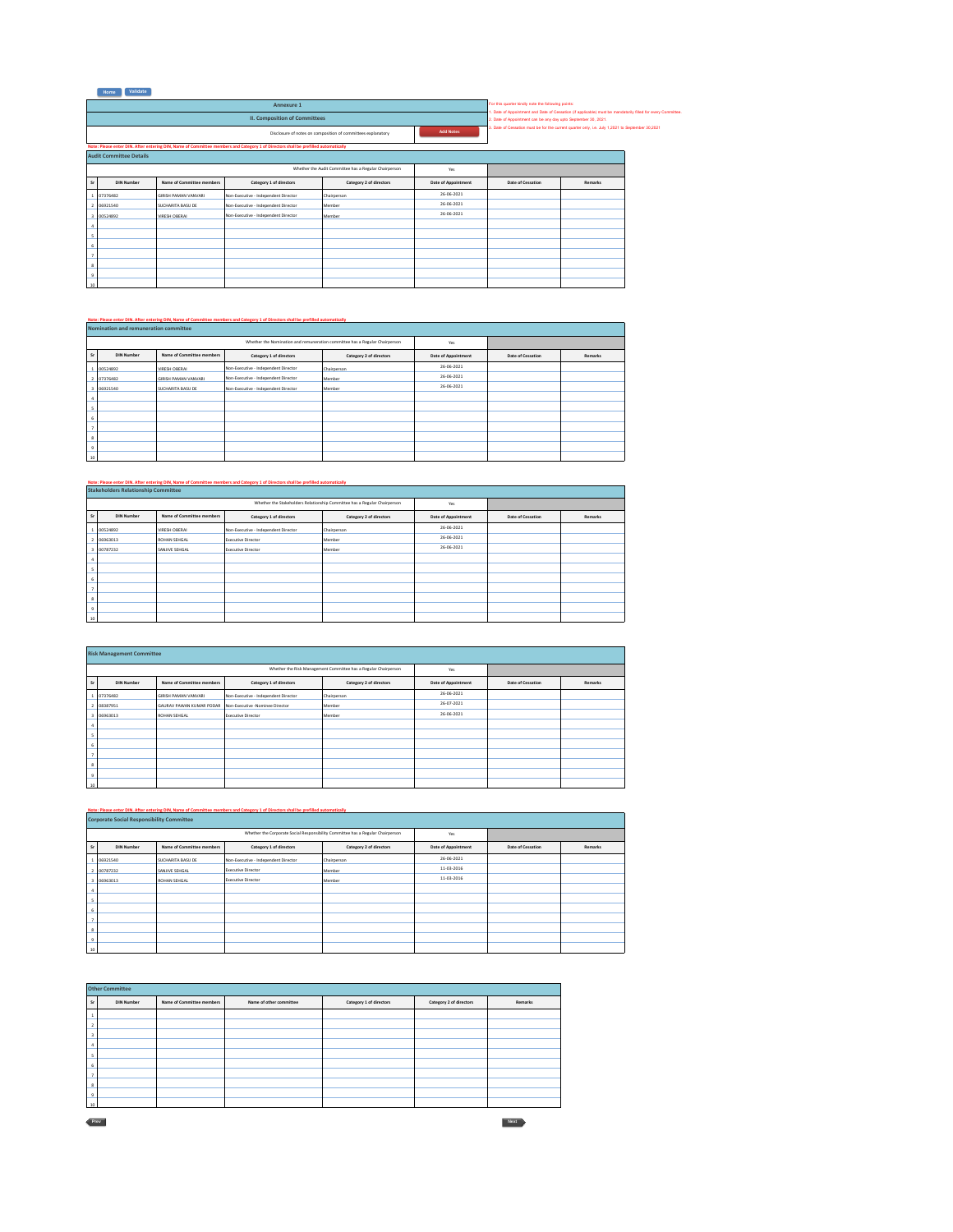**Home Validate**

|          | <b>Annexure 1</b>                                                                                  |                                                                   |                                 |                                                     |                                                                                          |                                                        |  |  |  |  |
|----------|----------------------------------------------------------------------------------------------------|-------------------------------------------------------------------|---------------------------------|-----------------------------------------------------|------------------------------------------------------------------------------------------|--------------------------------------------------------|--|--|--|--|
|          | <b>Meeting of Board of Directors</b><br>Ш.                                                         |                                                                   |                                 |                                                     |                                                                                          |                                                        |  |  |  |  |
|          | Disclosure of notes on meeting of board of directors explanatory                                   |                                                                   | <b>Add Notes</b>                |                                                     |                                                                                          |                                                        |  |  |  |  |
| Sr       | Date(s) of meeting (Enter dates of Previous quarter<br>and Current quarter in chronological order) | Maximum gap between<br>any two consecutive (in<br>number of days) | Notes for not<br>providing Date | Whether<br>requirement of<br>Quorum met<br>(Yes/No) | Number of Directors present*<br>(All directors including<br><b>Independent Director)</b> | No. of Independent Directors<br>attending the meeting* |  |  |  |  |
|          | Delete<br>Add                                                                                      |                                                                   |                                 |                                                     |                                                                                          |                                                        |  |  |  |  |
|          | 25-10-2021                                                                                         |                                                                   |                                 | Yes                                                 |                                                                                          | 3                                                      |  |  |  |  |
| 2        | 05-11-2021                                                                                         | 10                                                                |                                 | Yes                                                 |                                                                                          | 3                                                      |  |  |  |  |
| 3        | 18-11-2021                                                                                         | 12                                                                |                                 | Yes                                                 |                                                                                          | 2                                                      |  |  |  |  |
| $\Delta$ | 23-12-2021                                                                                         | 34                                                                |                                 | Yes                                                 |                                                                                          | 2                                                      |  |  |  |  |
| 5        | 07-02-2022                                                                                         | 45                                                                |                                 | Yes                                                 | 6                                                                                        | 3                                                      |  |  |  |  |
| 6        | 29-03-2022                                                                                         | 49                                                                |                                 | Yes                                                 |                                                                                          | 2                                                      |  |  |  |  |
|          | Prev                                                                                               |                                                                   |                                 |                                                     |                                                                                          | <b>Next</b>                                            |  |  |  |  |

\* to be filled in only for the current quarter meetings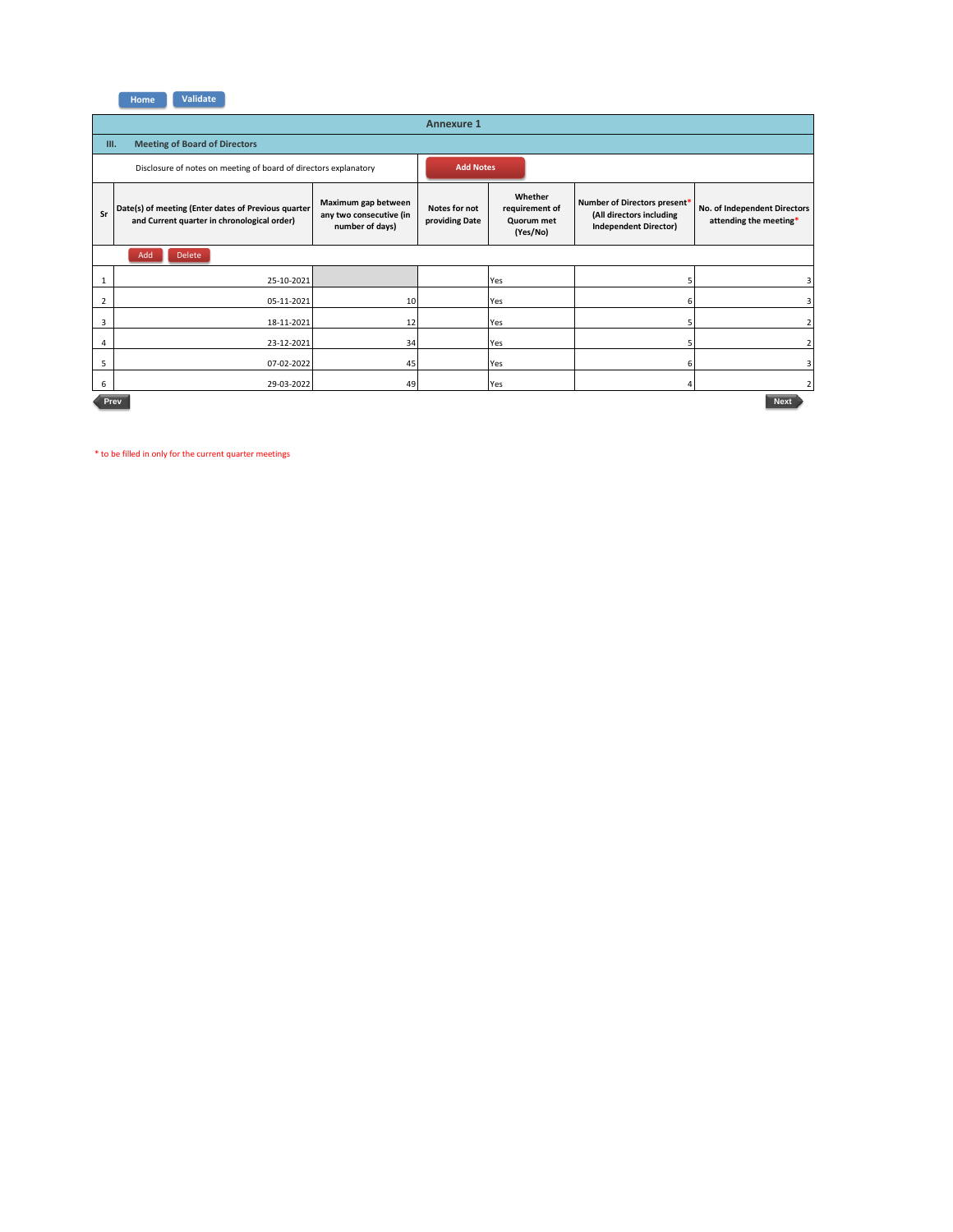## **Home Validate**

|                          | <b>Annexure 1</b>                                                            |                                                                                                          |                                                                      |                         |                                        |                                               |                                                                                          |                                                        |
|--------------------------|------------------------------------------------------------------------------|----------------------------------------------------------------------------------------------------------|----------------------------------------------------------------------|-------------------------|----------------------------------------|-----------------------------------------------|------------------------------------------------------------------------------------------|--------------------------------------------------------|
|                          | <b>Meeting of Committees</b><br>IV.                                          |                                                                                                          |                                                                      |                         |                                        |                                               |                                                                                          |                                                        |
|                          | Disclosure of notes on meeting of committees explanatory<br><b>Add Notes</b> |                                                                                                          |                                                                      |                         |                                        |                                               |                                                                                          |                                                        |
| <b>Sr</b>                | <b>Name of Committee</b>                                                     | Date(s) of meeting (Enter<br>dates of Previous quarter<br>and Current quarter in<br>chronological order) | Maximum gap<br>between any two<br>consecutive (in<br>number of days) | Name of other committee | <b>Reson for not</b><br>providing date | Whether requirement of<br>Quorum met (Yes/No) | Number of Directors present*<br>(All directors including<br><b>Independent Director)</b> | No. of Independent Directors<br>attending the meeting* |
|                          | Delete<br>Add                                                                |                                                                                                          |                                                                      |                         |                                        |                                               |                                                                                          |                                                        |
|                          | <b>Audit Committee</b>                                                       | 25-10-2021                                                                                               |                                                                      |                         |                                        | Yes                                           |                                                                                          |                                                        |
| $\overline{\phantom{a}}$ | <b>Audit Committee</b>                                                       | 07-02-2022                                                                                               | 104                                                                  |                         |                                        | Yes                                           |                                                                                          |                                                        |
| $\overline{\mathbf{3}}$  | <b>Audit Committee</b>                                                       | 29-03-2022                                                                                               | 49                                                                   |                         |                                        | Yes                                           |                                                                                          |                                                        |
|                          | Nomination and remuneration<br>committee                                     | 07-02-2022                                                                                               |                                                                      |                         |                                        | Yes                                           |                                                                                          |                                                        |
| 5                        | Nomination and remuneration<br>committee                                     | 29-03-2022                                                                                               | 49                                                                   |                         |                                        | Yes                                           |                                                                                          |                                                        |
| 6                        | <b>Risk Management Committee</b>                                             | 29-03-2022                                                                                               |                                                                      |                         |                                        | Yes                                           |                                                                                          |                                                        |
|                          | <b>Stakeholders Relationship</b><br>Committee                                | 29-03-2022                                                                                               |                                                                      |                         |                                        | Yes                                           |                                                                                          |                                                        |
|                          | Prev                                                                         |                                                                                                          |                                                                      |                         |                                        |                                               |                                                                                          | <b>Next</b>                                            |

 $\hspace{0.1mm}^*$  to be filled in only for the current quarter meetings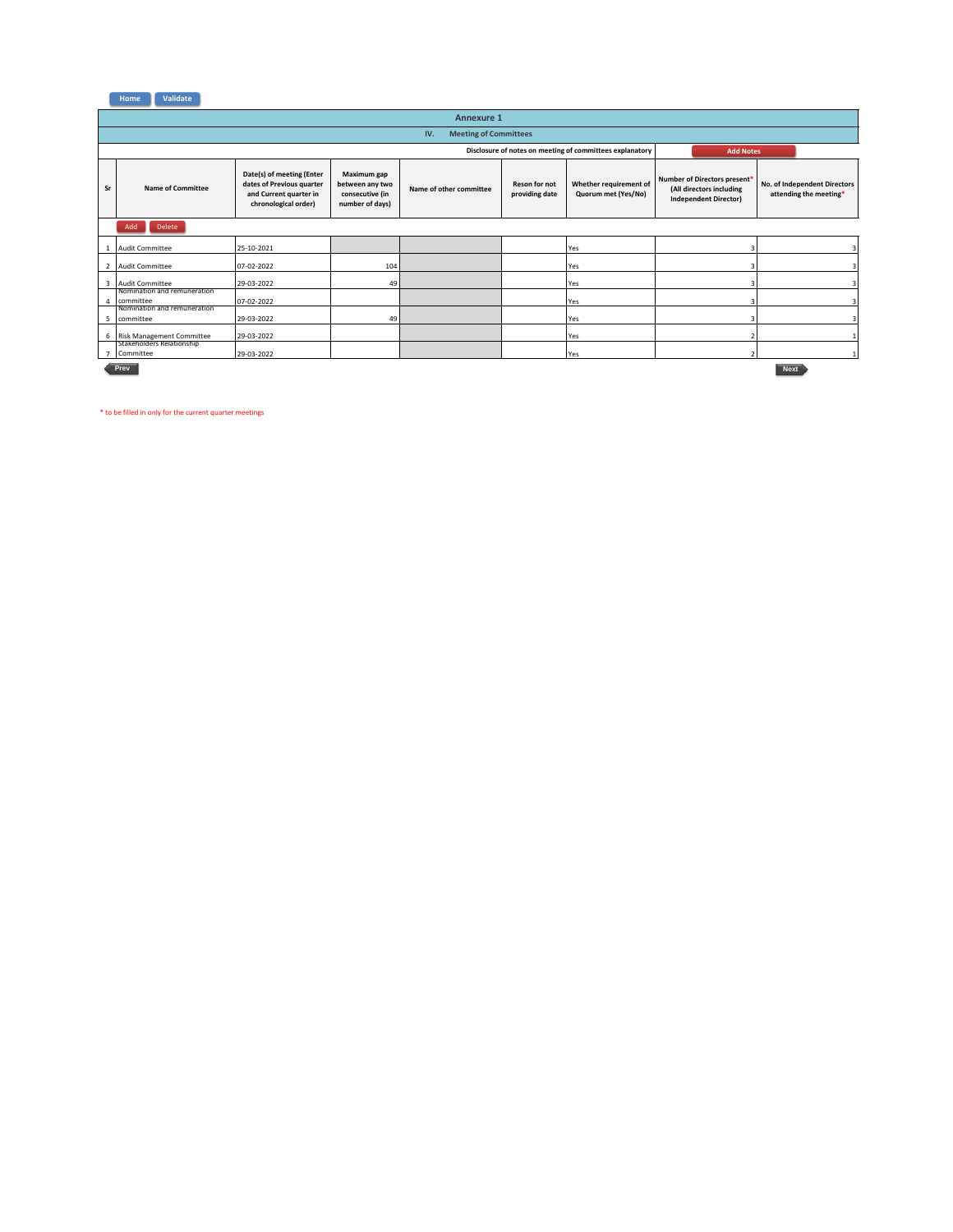

|    | <b>Annexure 1</b>                                                                                                       |           |             |  |  |  |  |  |  |
|----|-------------------------------------------------------------------------------------------------------------------------|-----------|-------------|--|--|--|--|--|--|
|    | v.<br><b>Related Party Transactions</b>                                                                                 |           |             |  |  |  |  |  |  |
| Sr | If status is "No" details of non-compliance may be<br><b>Compliance status</b><br>Subject<br>(Yes/No/NA)<br>given here. |           |             |  |  |  |  |  |  |
|    | Whether prior approval of audit committee obtained                                                                      |           |             |  |  |  |  |  |  |
|    | <b>NA</b><br>Whether shareholder approval obtained for material RPT                                                     |           |             |  |  |  |  |  |  |
|    | Whether details of RPT entered into pursuant to omnibus approval have been reviewed by Audit Committee                  | <b>NA</b> |             |  |  |  |  |  |  |
|    | Disclosure of notes on related party transactions<br><b>Add Notes</b>                                                   |           |             |  |  |  |  |  |  |
|    | Disclosure of notes of material transaction with related party<br><b>Add Notes</b>                                      |           |             |  |  |  |  |  |  |
|    | Prev                                                                                                                    |           | <b>Next</b> |  |  |  |  |  |  |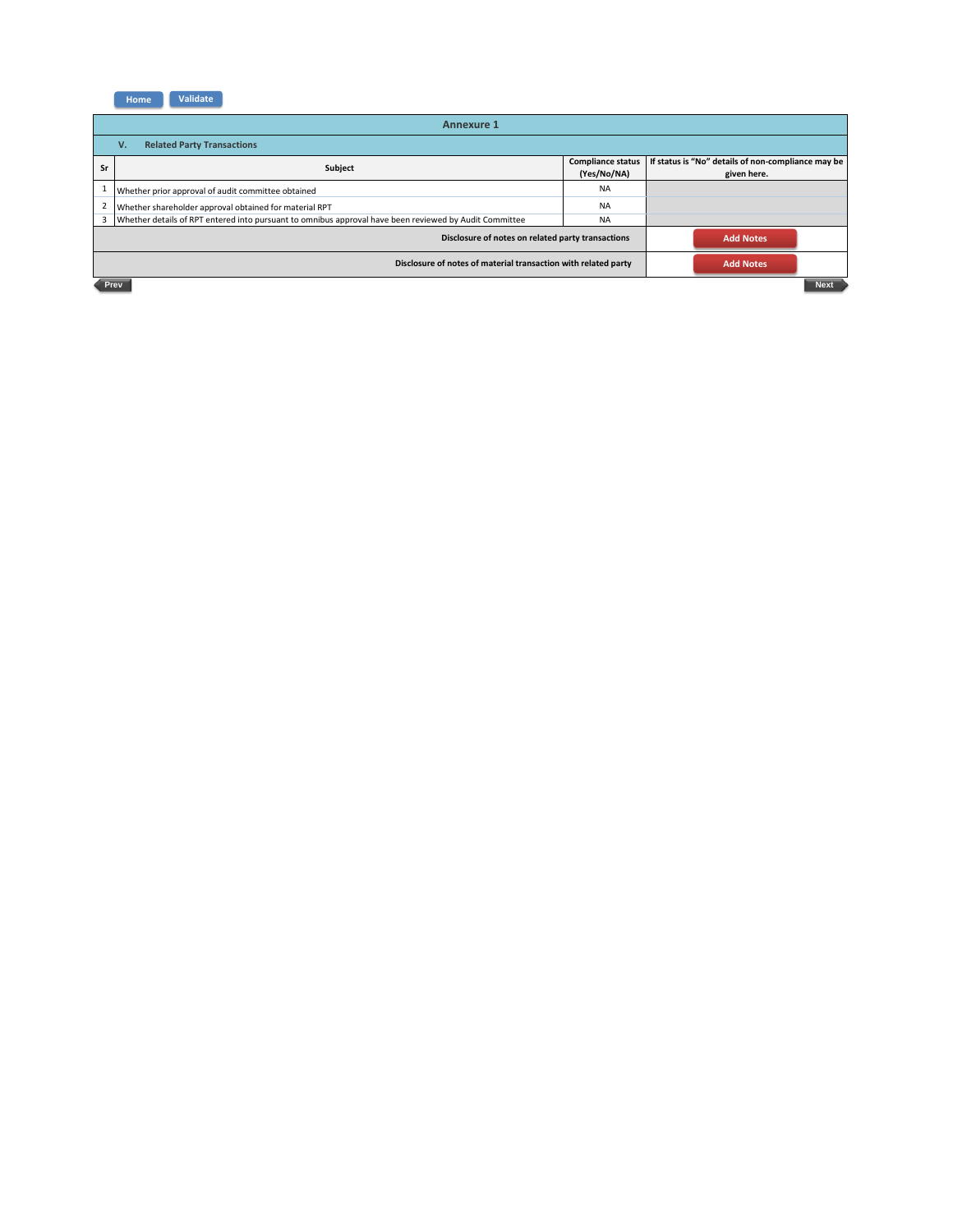

|                                                                                                                 | <b>Annexure II</b>                                                                                                                                                                              |                                     |                                                                   |                    |
|-----------------------------------------------------------------------------------------------------------------|-------------------------------------------------------------------------------------------------------------------------------------------------------------------------------------------------|-------------------------------------|-------------------------------------------------------------------|--------------------|
| Annexure II to be submitted by listed entity at the end of the financial year (for the whole of financial year) |                                                                                                                                                                                                 |                                     |                                                                   |                    |
| Disclosure on website in terms of Listing Regulations<br>ı.                                                     |                                                                                                                                                                                                 |                                     |                                                                   |                    |
| Sr                                                                                                              | Item                                                                                                                                                                                            | Compliance<br>status<br>(Yes/No/NA) | If status is "No" details of non-compliance may be<br>given here. | <b>Web address</b> |
| 1                                                                                                               | Details of business                                                                                                                                                                             | Yes                                 |                                                                   | www.tarsons.com    |
| 2                                                                                                               | Terms and conditions of appointment of independent directors                                                                                                                                    | Yes                                 |                                                                   | www.tarsons.com    |
| 3                                                                                                               | Composition of various committees of board of directors                                                                                                                                         | Yes                                 |                                                                   | www.tarsons.com    |
| 4                                                                                                               | Code of conduct of board of directors and senior management personnel                                                                                                                           | Yes                                 |                                                                   | www.tarsons.com    |
| 5                                                                                                               | Details of establishment of vigil mechanism/ Whistle Blower policy                                                                                                                              | Yes                                 |                                                                   | www.tarsons.com    |
| 6                                                                                                               | Criteria of making payments to non-executive directors                                                                                                                                          | Yes                                 |                                                                   | www.tarsons.com    |
| $\overline{7}$                                                                                                  | Policy on dealing with related party transactions                                                                                                                                               | Yes                                 |                                                                   | www.tarsons.com    |
| 8                                                                                                               | Policy for determining 'material' subsidiaries                                                                                                                                                  | Yes                                 |                                                                   | www.tarsons.com    |
| 9                                                                                                               | Details of familiarization programmes imparted to independent directors                                                                                                                         | Yes                                 |                                                                   | www.tarsons.com    |
| 10                                                                                                              | Contact information of the designated officials of the listed entity who are responsible for assisting<br>and handling investor grievances                                                      | Yes                                 |                                                                   | www.tarsons.com    |
|                                                                                                                 | 11 email address for grievance redressal and other relevant details                                                                                                                             | Yes                                 |                                                                   | www.tarsons.com    |
|                                                                                                                 | 12 Financial results                                                                                                                                                                            | Yes                                 |                                                                   | www.tarsons.com    |
| 13                                                                                                              | Shareholding pattern                                                                                                                                                                            | Yes                                 |                                                                   | www.tarsons.com    |
|                                                                                                                 | 14 Details of agreements entered into with the media companies and/or their associates                                                                                                          | <b>NA</b>                           |                                                                   |                    |
|                                                                                                                 | Schedule of analyst or institutional investor meet and presentations made<br>15 by the listed entity to analysts or institutional investors simultaneously with<br>submission to stock exchange | Yes                                 |                                                                   | www.tarsons.com    |
|                                                                                                                 | 16 New name and the old name of the listed entity                                                                                                                                               | Yes                                 |                                                                   | www.tarsons.com    |
|                                                                                                                 | 17 Advertisements as per regulation 47 (1)                                                                                                                                                      | Yes                                 |                                                                   | www.tarsons.com    |
|                                                                                                                 | 18 Credit rating or revision in credit rating obtained                                                                                                                                          | Yes                                 |                                                                   | www.tarsons.com    |
| 19                                                                                                              | Separate audited financial statements of each subsidiary of the listed entity<br>in respect of a relevant financial year                                                                        | Yes                                 |                                                                   | www.tarsons.com    |
| 20                                                                                                              | Whether company has provided information under separate section on its website as per Regulation<br>46(2)                                                                                       | Yes                                 |                                                                   | www.tarsons.com    |
|                                                                                                                 | 21 Materiality Policy as per Regulation 30                                                                                                                                                      | Yes                                 |                                                                   | www.tarsons.com    |
|                                                                                                                 | 22 Dividend Distribution policy as per Regulation 43A (as applicable)                                                                                                                           | Yes                                 |                                                                   | www.tarsons.com    |
|                                                                                                                 | 23 It is certified that these contents on the website of the listed entity are correct                                                                                                          | Yes                                 |                                                                   | www.tarsons.com    |
|                                                                                                                 | 24 Disclosure of notes on website in terms of Listing Regulations explantory [Text Block]                                                                                                       |                                     | <b>Add Notes</b>                                                  |                    |
|                                                                                                                 | Prev<br><b>Next</b>                                                                                                                                                                             |                                     |                                                                   |                    |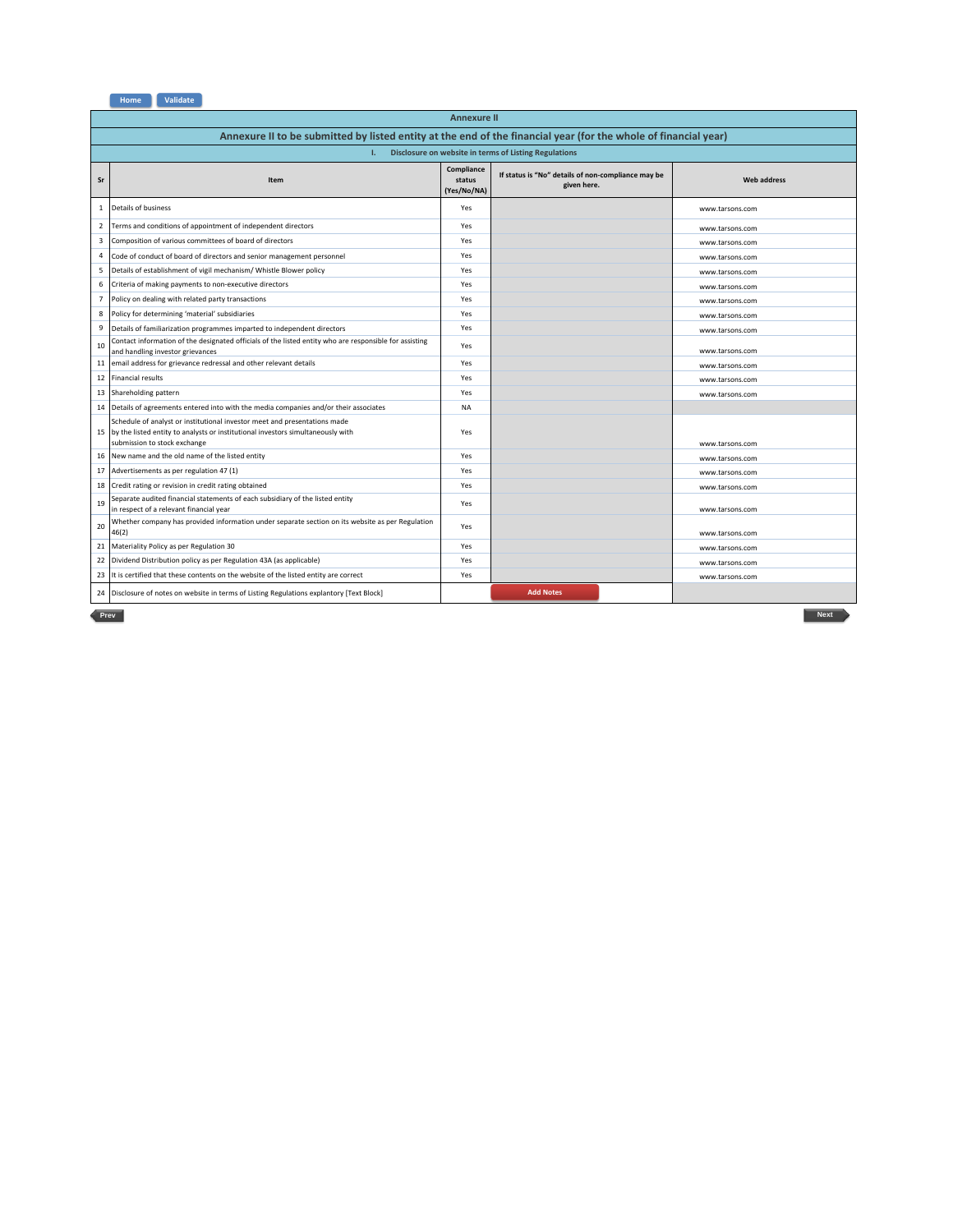

| <b>Annexure 1</b>          |                                                                                                                                                                                                                        |                            |
|----------------------------|------------------------------------------------------------------------------------------------------------------------------------------------------------------------------------------------------------------------|----------------------------|
| VI.<br><b>Affirmations</b> |                                                                                                                                                                                                                        |                            |
| Sr                         | Subject                                                                                                                                                                                                                | Compliance status (Yes/No) |
| 1                          | The composition of Board of Directors is in terms of SEBI (Listing obligations and disclosure requirements) Regulations, 2015                                                                                          | Yes                        |
| $\overline{2}$             | The composition of the following committees is in terms of SEBI(Listing obligations and disclosure requirements) Regulations, 2015<br>Yes<br>a. Audit Committee                                                        |                            |
| 3                          | The composition of the following committees is in terms of SEBI(Listing obligations and disclosure requirements) Regulations, 2015.<br>b. Nomination & remuneration committee                                          | Yes                        |
| $\overline{a}$             | The composition of the following committees is in terms of SEBI(Listing obligations and disclosure requirements) Regulations, 2015.<br>c. Stakeholders relationship committee                                          | Yes                        |
| 5                          | The composition of the following committees is in terms of SEBI(Listing obligations and disclosure requirements) Regulations, 2015.<br>Yes<br>d. Risk management committee (applicable to the top 500 listed entities) |                            |
| 6                          | The committee members have been made aware of their powers, role and responsibilities as specified in SEBI (Listing obligations and<br>Yes<br>disclosure requirements) Regulations, 2015.                              |                            |
| $\overline{7}$             | The meetings of the board of directors and the above committees have been conducted in the manner as specified in SEBI (Listing<br>Yes<br>obligations and disclosure requirements) Regulations, 2015.                  |                            |
| 8                          | This report and/or the report submitted in the previous quarter has been placed before Board of Directors.                                                                                                             | Yes                        |
| 9                          | Any comments/observations/advice of Board of Directors may be mentioned here:                                                                                                                                          | <b>Add Notes</b>           |
| Prev<br><b>Next</b>        |                                                                                                                                                                                                                        |                            |

|    | <b>Annexure 1</b> |                                             |  |
|----|-------------------|---------------------------------------------|--|
| Sr | Subject           | <b>Compliance status</b>                    |  |
|    | Name of signatory | Santosh Kumar Agarwal                       |  |
|    | Designation       | Company Secretary and<br>Compliance Officer |  |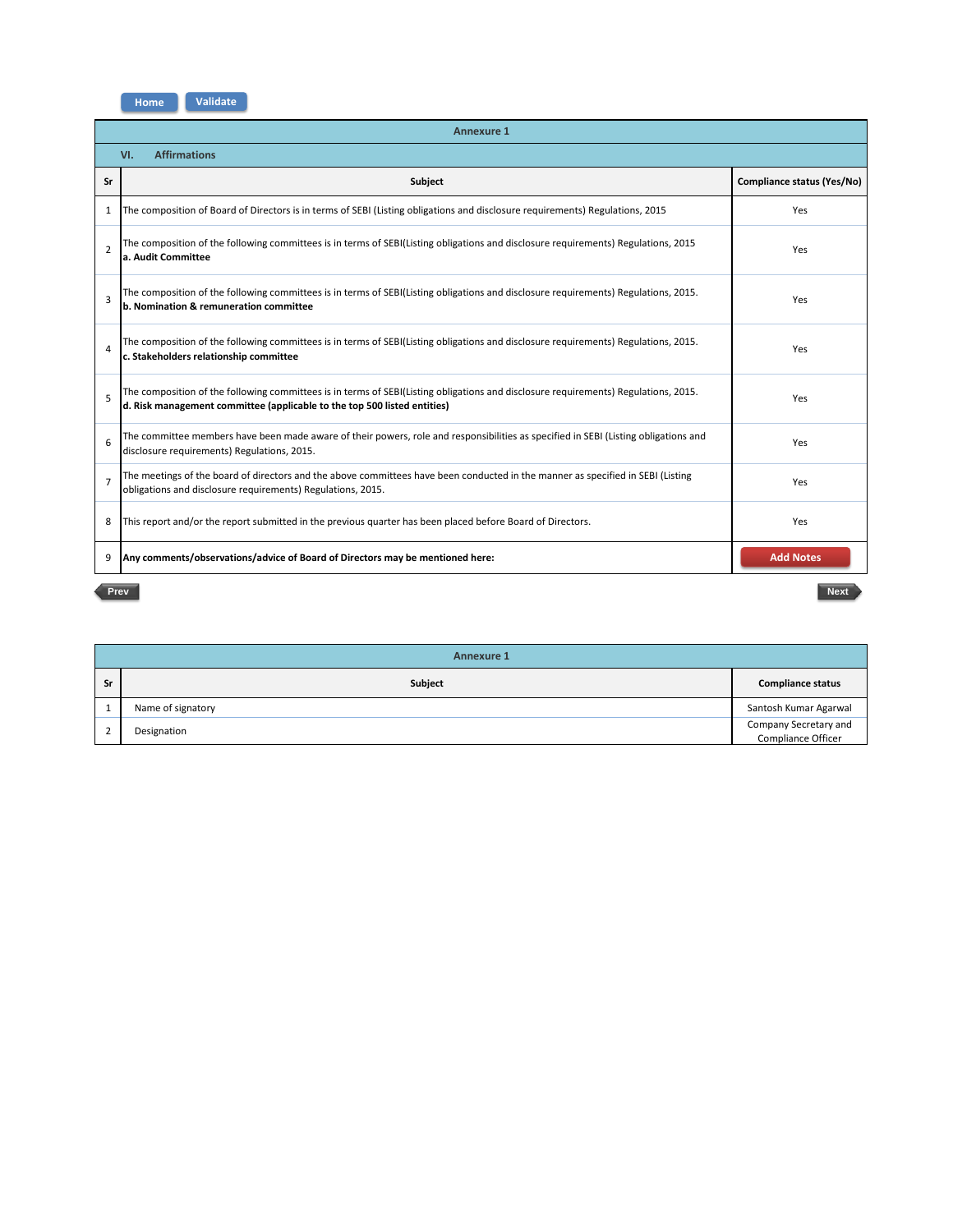

|                | <b>Annexure II</b>                                                                                                   |                              |                                         |                                                                |  |
|----------------|----------------------------------------------------------------------------------------------------------------------|------------------------------|-----------------------------------------|----------------------------------------------------------------|--|
|                | <b>Annual Affirmations</b><br>п.                                                                                     |                              |                                         |                                                                |  |
| Sr             | <b>Particulars</b>                                                                                                   | <b>Regulation Number</b>     | <b>Compliance status</b><br>(Yes/No/NA) | If status is "No" details of non-compliance may be given here. |  |
| $\,1\,$        | Independent director(s) have been appointed in terms of specified criteria of 'independence'<br>and/or 'eligibility' | 16(1)(b) & 25(6)             | Yes                                     |                                                                |  |
| $\overline{2}$ | Board composition                                                                                                    | 17(1), 17(1A) & 17(1B)       | Yes                                     |                                                                |  |
| 3              | Meeting of Board of directors                                                                                        | 17(2)                        | Yes                                     |                                                                |  |
| $\sqrt{4}$     | Quorum of Board meeting                                                                                              | 17(2A)                       | Yes                                     |                                                                |  |
| 5              | Review of Compliance Reports                                                                                         | 17(3)                        | Yes                                     |                                                                |  |
| 6              | Plans for orderly succession for appointments                                                                        | 17(4)                        | Yes                                     |                                                                |  |
| $\overline{7}$ | Code of Conduct                                                                                                      | 17(5)                        | Yes                                     |                                                                |  |
| 8              | Fees/compensation                                                                                                    | 17(6)                        | Yes                                     |                                                                |  |
| 9              | Minimum Information                                                                                                  | 17(7)                        | Yes                                     |                                                                |  |
| 10             | Compliance Certificate                                                                                               | 17(8)                        | <b>NA</b>                               |                                                                |  |
| 11             | Risk Assessment & Management                                                                                         | 17(9)                        | Yes                                     |                                                                |  |
| 12             | Performance Evaluation of Independent Directors                                                                      | 17(10)                       | Yes                                     |                                                                |  |
| 13             | Recommendation of Board                                                                                              | 17(11)                       | Yes                                     |                                                                |  |
| 14             | Maximum number of Directorships                                                                                      | 17A                          | Yes                                     |                                                                |  |
| 15             | Composition of Audit Committee                                                                                       | 18(1)                        | Yes                                     |                                                                |  |
| 16             | Meeting of Audit Committee                                                                                           | 18(2)                        | Yes                                     |                                                                |  |
| 17             | Composition of nomination & remuneration committee                                                                   | $19(1)$ & $(2)$              | Yes                                     |                                                                |  |
| 18             | Quorum of Nomination and Remuneration Committee meeting                                                              | 19(2A)                       | Yes                                     |                                                                |  |
| 19             | Meeting of Nomination and Remuneration Committee                                                                     | 19(3A)                       | Yes                                     |                                                                |  |
| 20             | Composition of Stakeholder Relationship Committee                                                                    | 20(1), 20(2) & 20(2A)        | Yes                                     |                                                                |  |
| 21             | Meeting of Stakeholders Relationship Committee                                                                       | 20(3A)                       | Yes                                     |                                                                |  |
| 22             | Composition and role of risk management committee                                                                    | 21(1), (2), (3), (4)         | Yes                                     |                                                                |  |
| 23             | Meeting of Risk Management Committee                                                                                 | 21(3A)                       | Yes                                     |                                                                |  |
| 24             | Vigil Mechanism                                                                                                      | 22                           | Yes                                     |                                                                |  |
| 25             | Policy for related party Transaction                                                                                 | 23(1),(1A),(5),(6),(7) & (8) | Yes                                     |                                                                |  |
| 26             | Prior or Omnibus approval of Audit Committee for all related party transactions                                      | 23(2), (3)                   | <b>NA</b>                               |                                                                |  |
| 27             | Approval for material related party transactions                                                                     | 23(4)                        | <b>NA</b>                               |                                                                |  |
| 28             | Disclosure of related party transactions on consolidated basis                                                       | 23(9)                        | <b>NA</b>                               |                                                                |  |
| 29             | Composition of Board of Directors of unlisted material Subsidiary                                                    | 24(1)                        | <b>NA</b>                               |                                                                |  |
| 30             | Other Corporate Governance requirements with respect to subsidiary of listed entity                                  | 24(2),(3),(4),(5) & (6)      | <b>NA</b>                               |                                                                |  |
| 31             | Annual Secretarial Compliance Report                                                                                 | 24(A)                        | <b>NA</b>                               |                                                                |  |
| 32             | Alternate Director to Independent Director                                                                           | 25(1)                        | <b>NA</b>                               |                                                                |  |
| 33             | Maximum Tenure                                                                                                       | 25(2)                        | Yes                                     |                                                                |  |
| 34             | Meeting of independent directors                                                                                     | 25(3) & (4)                  | Yes                                     |                                                                |  |
| 35             | Familiarization of independent directors                                                                             | 25(7)                        | Yes                                     |                                                                |  |
| 36             | Declaration from Independent Director                                                                                | 25(8) & (9)                  | Yes                                     |                                                                |  |
| 37             | D & O Insurance for Independent Directors                                                                            | 25(10)                       | Yes                                     |                                                                |  |
| 38             | Memberships in Committees                                                                                            | 26(1)                        | Yes                                     |                                                                |  |
| 39             | Affirmation with compliance to code of conduct from members of Board of Directors and Senior<br>management personnel | 26(3)                        | Yes                                     |                                                                |  |
| 40             | Disclosure of Shareholding by Non-Executive Directors                                                                | 26(4)                        | Yes                                     |                                                                |  |
| 41             | Policy with respect to Obligations of directors and senior management                                                | 26(2) & 26(5)                | Yes                                     |                                                                |  |
|                | Any other information to be provided                                                                                 |                              |                                         | <b>Add Notes</b>                                               |  |
|                | <b>Next</b><br>Prev                                                                                                  |                              |                                         |                                                                |  |

| Annexure II       |                                          |  |
|-------------------|------------------------------------------|--|
| Name of signatory | Santosh Kumar Agarwal                    |  |
| Designation       | Company Secretary and Compliance Officer |  |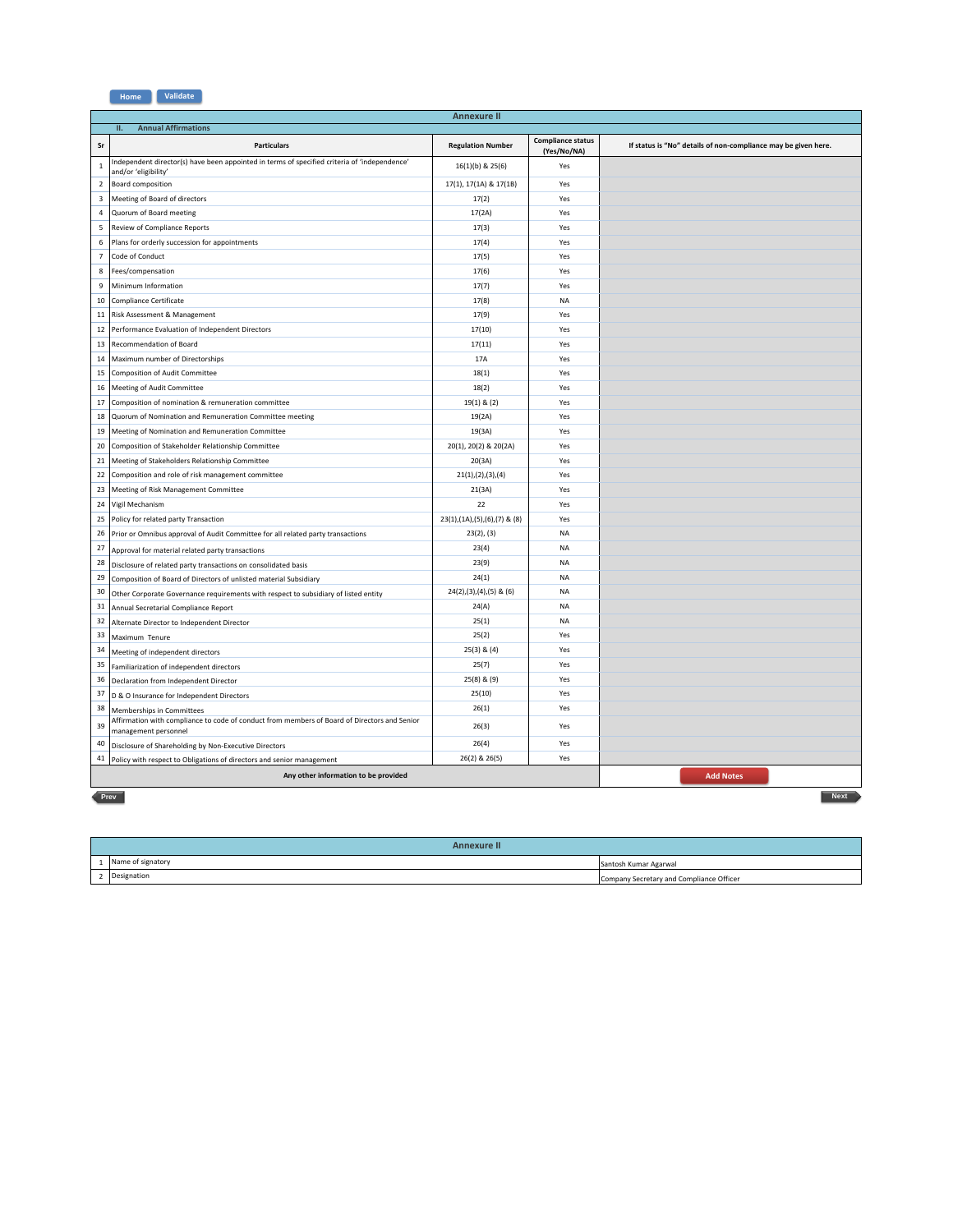|                                                                  | <b>Validate</b><br><b>Home</b>                                         |    |  |  |
|------------------------------------------------------------------|------------------------------------------------------------------------|----|--|--|
| <b>Annexure II</b>                                               |                                                                        |    |  |  |
| Ш.                                                               | <b>Affirmations</b>                                                    |    |  |  |
| Sr<br><b>Compliance status (Yes/No/NA)</b><br><b>Particulars</b> |                                                                        |    |  |  |
|                                                                  | The Listed Entity has approved Material Subsidiary Policy and the      |    |  |  |
| 1                                                                | Corporate Governance requirements with respect to subsidiary of Listed | NА |  |  |
| Entity have been complied                                        |                                                                        |    |  |  |
| Any other information to be provided<br><b>Add Notes</b>         |                                                                        |    |  |  |
| <b>Next</b><br><b>Prev</b>                                       |                                                                        |    |  |  |

| <b>Annexure II</b> |                   |                                             |
|--------------------|-------------------|---------------------------------------------|
|                    | Name of signatory | Santosh Kumar Agarwal                       |
|                    | Designation       | Company Secretary and Compliance<br>Officer |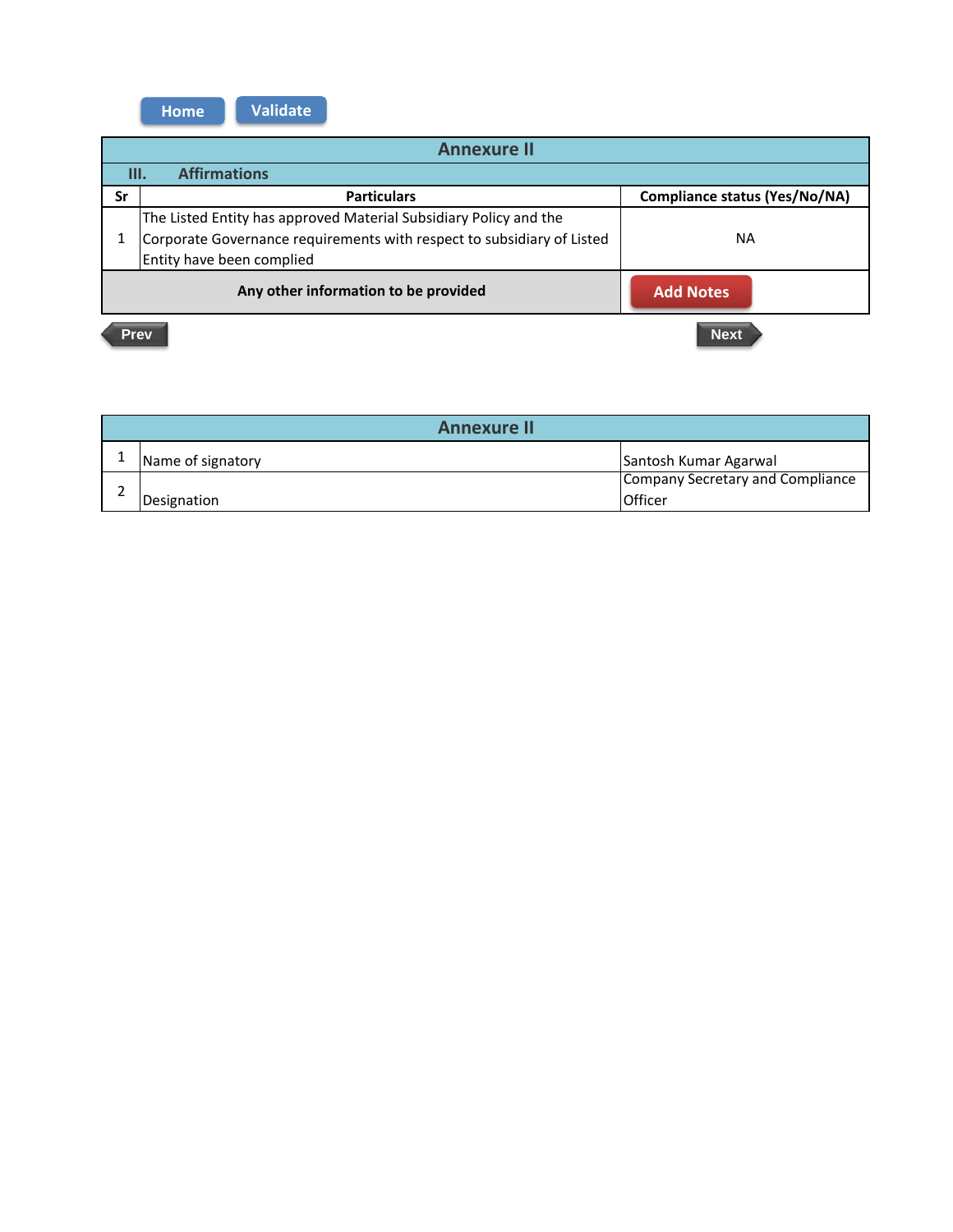## **Validate Home**

| Applicable<br><b>Add Notes</b><br>I. Disclosure of Loans/ guarantees/comfort letters / securities etc.refer note below<br>(A) Any loan or any other form of debt advanced by the listed entity directly or indirectly to<br>Aggregate amount advanced during six months<br>Balance outstanding at the end of six months<br>Entity<br>0.00<br>0.00<br>0.00<br>0.00<br>Directors (including relatives) or any other entity<br>controlled by them<br>0.00<br>0.00<br>0.00<br>0.00<br>(B) Any guarantee / comfort letter (by whatever name called) provided by the listed entity directly or indirectly, in connection with any loan(s) or any other form of debt availed By<br>Balance outstanding at the end of six<br>Aggregate amount of issuance during six months<br>Entity<br>Type (guarantee, comfort letter etc.)<br>months(taking into account any invocation)<br>0 0.00<br>0.00<br>0.00<br>0 0.00<br>0 0.00<br>0.00<br>0 0.00<br>0.00<br>(C) Any security provided by the listed entity directly or indirectly, in connection with any loan(s) or any other form of debt availed by<br>Aggregate value of security provided during six<br>Entity<br>Type of security (cash, shares etc.)<br>Balance outstanding at the end of six months<br>months<br>0 0.00<br>0.00<br>0 0.00<br>0.00<br>0 0.00<br>0.00<br>0 0.00<br>0.00<br><b>Add Notes</b><br><b>II. Affirmations</b><br><b>Affirmations</b><br><b>Compliance Status</b><br><b>Company Remarks</b><br>All loans (or other form of debt), guarantees, comfort letters (by whatever name called) or securities in<br>Yes<br><b>Add Notes</b><br>Santosh Kumar Agarwal<br>CFO<br>Kolkata<br>19-04-2022 | <b>Additional Half yearly Disclosure</b>                                                                 |  |  |  |  |
|----------------------------------------------------------------------------------------------------------------------------------------------------------------------------------------------------------------------------------------------------------------------------------------------------------------------------------------------------------------------------------------------------------------------------------------------------------------------------------------------------------------------------------------------------------------------------------------------------------------------------------------------------------------------------------------------------------------------------------------------------------------------------------------------------------------------------------------------------------------------------------------------------------------------------------------------------------------------------------------------------------------------------------------------------------------------------------------------------------------------------------------------------------------------------------------------------------------------------------------------------------------------------------------------------------------------------------------------------------------------------------------------------------------------------------------------------------------------------------------------------------------------------------------------------------------------------------------------------------------------------------------------------------------|----------------------------------------------------------------------------------------------------------|--|--|--|--|
|                                                                                                                                                                                                                                                                                                                                                                                                                                                                                                                                                                                                                                                                                                                                                                                                                                                                                                                                                                                                                                                                                                                                                                                                                                                                                                                                                                                                                                                                                                                                                                                                                                                                | Applicability of disclosure                                                                              |  |  |  |  |
|                                                                                                                                                                                                                                                                                                                                                                                                                                                                                                                                                                                                                                                                                                                                                                                                                                                                                                                                                                                                                                                                                                                                                                                                                                                                                                                                                                                                                                                                                                                                                                                                                                                                |                                                                                                          |  |  |  |  |
|                                                                                                                                                                                                                                                                                                                                                                                                                                                                                                                                                                                                                                                                                                                                                                                                                                                                                                                                                                                                                                                                                                                                                                                                                                                                                                                                                                                                                                                                                                                                                                                                                                                                | Reason for Non Applicability                                                                             |  |  |  |  |
|                                                                                                                                                                                                                                                                                                                                                                                                                                                                                                                                                                                                                                                                                                                                                                                                                                                                                                                                                                                                                                                                                                                                                                                                                                                                                                                                                                                                                                                                                                                                                                                                                                                                |                                                                                                          |  |  |  |  |
|                                                                                                                                                                                                                                                                                                                                                                                                                                                                                                                                                                                                                                                                                                                                                                                                                                                                                                                                                                                                                                                                                                                                                                                                                                                                                                                                                                                                                                                                                                                                                                                                                                                                |                                                                                                          |  |  |  |  |
|                                                                                                                                                                                                                                                                                                                                                                                                                                                                                                                                                                                                                                                                                                                                                                                                                                                                                                                                                                                                                                                                                                                                                                                                                                                                                                                                                                                                                                                                                                                                                                                                                                                                |                                                                                                          |  |  |  |  |
|                                                                                                                                                                                                                                                                                                                                                                                                                                                                                                                                                                                                                                                                                                                                                                                                                                                                                                                                                                                                                                                                                                                                                                                                                                                                                                                                                                                                                                                                                                                                                                                                                                                                | Promoter or any other entity controlled by them                                                          |  |  |  |  |
|                                                                                                                                                                                                                                                                                                                                                                                                                                                                                                                                                                                                                                                                                                                                                                                                                                                                                                                                                                                                                                                                                                                                                                                                                                                                                                                                                                                                                                                                                                                                                                                                                                                                | Promoter Group or any other entity controlled by them                                                    |  |  |  |  |
|                                                                                                                                                                                                                                                                                                                                                                                                                                                                                                                                                                                                                                                                                                                                                                                                                                                                                                                                                                                                                                                                                                                                                                                                                                                                                                                                                                                                                                                                                                                                                                                                                                                                |                                                                                                          |  |  |  |  |
|                                                                                                                                                                                                                                                                                                                                                                                                                                                                                                                                                                                                                                                                                                                                                                                                                                                                                                                                                                                                                                                                                                                                                                                                                                                                                                                                                                                                                                                                                                                                                                                                                                                                |                                                                                                          |  |  |  |  |
|                                                                                                                                                                                                                                                                                                                                                                                                                                                                                                                                                                                                                                                                                                                                                                                                                                                                                                                                                                                                                                                                                                                                                                                                                                                                                                                                                                                                                                                                                                                                                                                                                                                                | KMPs or any other entity controlled by them                                                              |  |  |  |  |
|                                                                                                                                                                                                                                                                                                                                                                                                                                                                                                                                                                                                                                                                                                                                                                                                                                                                                                                                                                                                                                                                                                                                                                                                                                                                                                                                                                                                                                                                                                                                                                                                                                                                |                                                                                                          |  |  |  |  |
|                                                                                                                                                                                                                                                                                                                                                                                                                                                                                                                                                                                                                                                                                                                                                                                                                                                                                                                                                                                                                                                                                                                                                                                                                                                                                                                                                                                                                                                                                                                                                                                                                                                                |                                                                                                          |  |  |  |  |
|                                                                                                                                                                                                                                                                                                                                                                                                                                                                                                                                                                                                                                                                                                                                                                                                                                                                                                                                                                                                                                                                                                                                                                                                                                                                                                                                                                                                                                                                                                                                                                                                                                                                | Promoter or any other entity controlled by them                                                          |  |  |  |  |
|                                                                                                                                                                                                                                                                                                                                                                                                                                                                                                                                                                                                                                                                                                                                                                                                                                                                                                                                                                                                                                                                                                                                                                                                                                                                                                                                                                                                                                                                                                                                                                                                                                                                | Promoter Group or any other entity controlled by                                                         |  |  |  |  |
|                                                                                                                                                                                                                                                                                                                                                                                                                                                                                                                                                                                                                                                                                                                                                                                                                                                                                                                                                                                                                                                                                                                                                                                                                                                                                                                                                                                                                                                                                                                                                                                                                                                                | them                                                                                                     |  |  |  |  |
|                                                                                                                                                                                                                                                                                                                                                                                                                                                                                                                                                                                                                                                                                                                                                                                                                                                                                                                                                                                                                                                                                                                                                                                                                                                                                                                                                                                                                                                                                                                                                                                                                                                                | Directors (including relatives) or any other entity                                                      |  |  |  |  |
|                                                                                                                                                                                                                                                                                                                                                                                                                                                                                                                                                                                                                                                                                                                                                                                                                                                                                                                                                                                                                                                                                                                                                                                                                                                                                                                                                                                                                                                                                                                                                                                                                                                                | controlled by them                                                                                       |  |  |  |  |
|                                                                                                                                                                                                                                                                                                                                                                                                                                                                                                                                                                                                                                                                                                                                                                                                                                                                                                                                                                                                                                                                                                                                                                                                                                                                                                                                                                                                                                                                                                                                                                                                                                                                | KMPs or any other entity controlled by them                                                              |  |  |  |  |
|                                                                                                                                                                                                                                                                                                                                                                                                                                                                                                                                                                                                                                                                                                                                                                                                                                                                                                                                                                                                                                                                                                                                                                                                                                                                                                                                                                                                                                                                                                                                                                                                                                                                |                                                                                                          |  |  |  |  |
|                                                                                                                                                                                                                                                                                                                                                                                                                                                                                                                                                                                                                                                                                                                                                                                                                                                                                                                                                                                                                                                                                                                                                                                                                                                                                                                                                                                                                                                                                                                                                                                                                                                                |                                                                                                          |  |  |  |  |
|                                                                                                                                                                                                                                                                                                                                                                                                                                                                                                                                                                                                                                                                                                                                                                                                                                                                                                                                                                                                                                                                                                                                                                                                                                                                                                                                                                                                                                                                                                                                                                                                                                                                | Promoter or any other entity controlled by them                                                          |  |  |  |  |
|                                                                                                                                                                                                                                                                                                                                                                                                                                                                                                                                                                                                                                                                                                                                                                                                                                                                                                                                                                                                                                                                                                                                                                                                                                                                                                                                                                                                                                                                                                                                                                                                                                                                | Promoter Group or any other entity controlled by                                                         |  |  |  |  |
|                                                                                                                                                                                                                                                                                                                                                                                                                                                                                                                                                                                                                                                                                                                                                                                                                                                                                                                                                                                                                                                                                                                                                                                                                                                                                                                                                                                                                                                                                                                                                                                                                                                                | them                                                                                                     |  |  |  |  |
|                                                                                                                                                                                                                                                                                                                                                                                                                                                                                                                                                                                                                                                                                                                                                                                                                                                                                                                                                                                                                                                                                                                                                                                                                                                                                                                                                                                                                                                                                                                                                                                                                                                                | Directors (including relatives) or any other entity                                                      |  |  |  |  |
|                                                                                                                                                                                                                                                                                                                                                                                                                                                                                                                                                                                                                                                                                                                                                                                                                                                                                                                                                                                                                                                                                                                                                                                                                                                                                                                                                                                                                                                                                                                                                                                                                                                                | controlled by them                                                                                       |  |  |  |  |
|                                                                                                                                                                                                                                                                                                                                                                                                                                                                                                                                                                                                                                                                                                                                                                                                                                                                                                                                                                                                                                                                                                                                                                                                                                                                                                                                                                                                                                                                                                                                                                                                                                                                | KMPs or any other entity controlled by them                                                              |  |  |  |  |
|                                                                                                                                                                                                                                                                                                                                                                                                                                                                                                                                                                                                                                                                                                                                                                                                                                                                                                                                                                                                                                                                                                                                                                                                                                                                                                                                                                                                                                                                                                                                                                                                                                                                | (D) Additional Information                                                                               |  |  |  |  |
|                                                                                                                                                                                                                                                                                                                                                                                                                                                                                                                                                                                                                                                                                                                                                                                                                                                                                                                                                                                                                                                                                                                                                                                                                                                                                                                                                                                                                                                                                                                                                                                                                                                                |                                                                                                          |  |  |  |  |
|                                                                                                                                                                                                                                                                                                                                                                                                                                                                                                                                                                                                                                                                                                                                                                                                                                                                                                                                                                                                                                                                                                                                                                                                                                                                                                                                                                                                                                                                                                                                                                                                                                                                |                                                                                                          |  |  |  |  |
|                                                                                                                                                                                                                                                                                                                                                                                                                                                                                                                                                                                                                                                                                                                                                                                                                                                                                                                                                                                                                                                                                                                                                                                                                                                                                                                                                                                                                                                                                                                                                                                                                                                                |                                                                                                          |  |  |  |  |
|                                                                                                                                                                                                                                                                                                                                                                                                                                                                                                                                                                                                                                                                                                                                                                                                                                                                                                                                                                                                                                                                                                                                                                                                                                                                                                                                                                                                                                                                                                                                                                                                                                                                | connection with any loan(s) (or other form of debt) given directly or indirectly by the listed entity to |  |  |  |  |
|                                                                                                                                                                                                                                                                                                                                                                                                                                                                                                                                                                                                                                                                                                                                                                                                                                                                                                                                                                                                                                                                                                                                                                                                                                                                                                                                                                                                                                                                                                                                                                                                                                                                | Name                                                                                                     |  |  |  |  |
|                                                                                                                                                                                                                                                                                                                                                                                                                                                                                                                                                                                                                                                                                                                                                                                                                                                                                                                                                                                                                                                                                                                                                                                                                                                                                                                                                                                                                                                                                                                                                                                                                                                                | Designation                                                                                              |  |  |  |  |
|                                                                                                                                                                                                                                                                                                                                                                                                                                                                                                                                                                                                                                                                                                                                                                                                                                                                                                                                                                                                                                                                                                                                                                                                                                                                                                                                                                                                                                                                                                                                                                                                                                                                | Place                                                                                                    |  |  |  |  |
|                                                                                                                                                                                                                                                                                                                                                                                                                                                                                                                                                                                                                                                                                                                                                                                                                                                                                                                                                                                                                                                                                                                                                                                                                                                                                                                                                                                                                                                                                                                                                                                                                                                                | Date                                                                                                     |  |  |  |  |

**Prev Next**